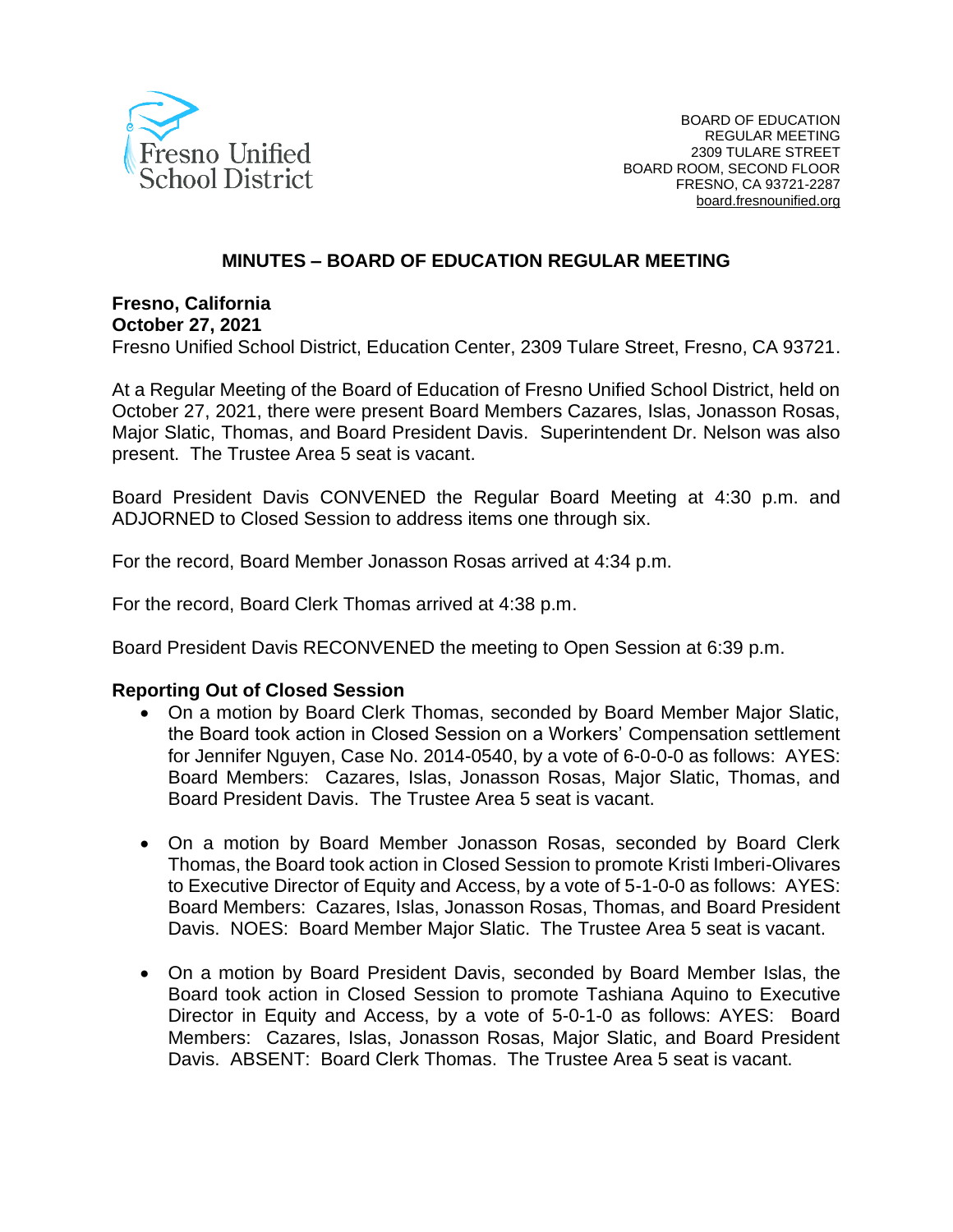# **PLEDGE OF ALLEGIANCE**

Chief Equity and Access Officer Lindsay Sanders led the flag salute.

### **HEAR Report from Superintendent**

- As October comes to an end, I've reflected on what a difficult month this has been across our system and across the nation. Unfortunately, we are not unique in our challenges or our staffing shortages. We know October is always a long month as an educator, and this year there are so many additional complexities on our teams and to navigate. Yet our teams continue to persevere and creatively engage and empower our students every day. Not only am I incredibly grateful, we are taking action to better the conditions and supports for our teams. Our Human Resources team has been in overdrive this year hiring over 90 new teachers for our eLearn Academy since the school year began, and actively recruiting high-quality substitutes to ensure we protect our teachers' prep time as we know that has been one of the biggest challenges. Just in the last couple of weeks our Teacher Development team and Human Resources team have put on two substitute teacher hiring events where fingerprint fees were waived, and interviews were conducted on the spot. Through those two events we have 260 additional substitutes currently moving through the hiring process and will soon be deployed to classrooms!
- Reminded everyone there will be a virtual town hall on Thursday evening at 5:30 p.m. This town hall is open to everyone and is focused on answering questions from our students and parents. We are currently taking your questions, so please submit those online at www.tinyurl.com/FUSDQuestion. On Thursday you can join us live by going to www.tinyurl.com/FUSDTownHall21. Closed captions will be available in English, Spanish and Hmong and the session will also be recorded and shared on our social media channels.
- Reminded Fresno Unified staff-open enrollment is going on now, so please review your benefits information and submit any changes by Tuesday, November 30, 2021. Also, our Excellence in Education nominations are now open! The link to the nomination form is posted on our staff portal and available through your Employee Zone newsletter as well. I encourage all staff to take a moment and nominate your coworkers who deserve to be recognized! There's truly nothing better than being recognized and honored by your peers. You have until November 19, 2021 to submit nominations.
- Shared a video highlight from our CTE department. Our teams have been working hard to highlight all of our schools and departments this year, as well as many of our amazing programs. Be sure you follow us on social media to see those highlights every weekday. Tonight, I want to share two of our amazing graduates from McLane's Union Bank program. Great job Matthew and Cheng! Thank you for continuing to support the Fresno Unified family even after graduation.

## **OPPORTUNITY for Public Comment on Consent Agenda Items**

For the record, the Board received zero requests to address the Board on the Consent Agenda.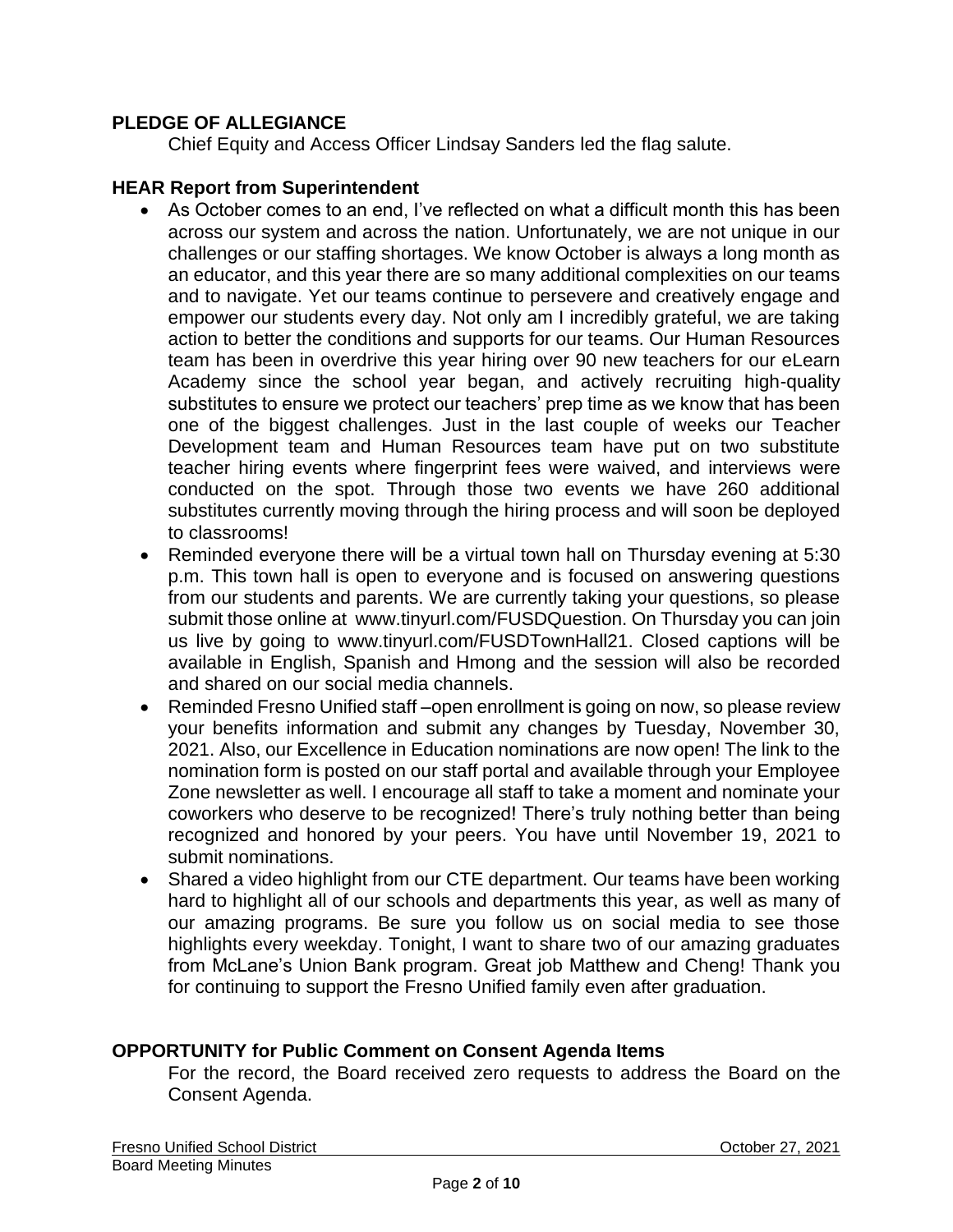On a motion by Board Clerk Thomas, seconded by Board Member Islas, the Consent Agenda, with the exception of Agenda Items A-16, A-19, A-20, and A-23, which were pulled for further discussion, was approved by a roll call vote of 6-0-0- 0, as follows: AYES: Board Members: Cazares, Islas, Jonasson Rosas, Major Slatic, Thomas, and President Davis. The Trustee Area 5 seat is vacant.

**ALL CONSENT AGENDA** items are considered routine by the Board of Education and will be enacted by one motion. There will be no separate discussion of items unless a Board member so requests, in which event, the item(s) will be considered following approval of the Consent Agenda.

# **A. CONSENT AGENDA**

- **A-1, APPROVE Personnel List APPROVED as recommended**, the Personnel List, Appendix A, as submitted.
- **A-2, ADOPT Findings of Fact and Recommendations of District Administrative Board ADOPTED as recommended**, the Findings of Fact and Recommendations of District Administrative Panels resulting from hearings on expulsion and readmittance cases conducted during the period since the October 13, 2021 Regular Board Meeting.
- **A-3, ADOPT Resolution Ordering the Date of the Annual Organizational Meeting of the Governing Board ADOPTED as recommended**, a Resolution Ordering the Date of the Annual Organizational Meeting of the Governing Board as December 15, 2021.
- **A-4, APPROVE Minutes from Prior Meeting APPROVED as recommended**, the draft minutes for the October 13, 2021 Regular Board Meeting.
- **A-5, ADOPT Variable Term Waiver ADOPTED as recommended**, a Variable Term Waiver for a teacher that has exhausted the Provisional Internship Permit and the Short-Term Staff Permit.
- **A-6, ADOPT Variable Term Waiver for Career Technical Education Credential Holders ADOPTED as recommended**, a Variable Term Waiver for Career Technical Education Credential holders.
- **A-7, ADOPT Variable Term Waiver for Bilingual Cross-cultural, Language and Development Authorization**

**ADOPTED as recommended**, a Variable Term Waiver request for Bilingual Cross-cultural, Language and Development Authorization for the 2021/22 school year.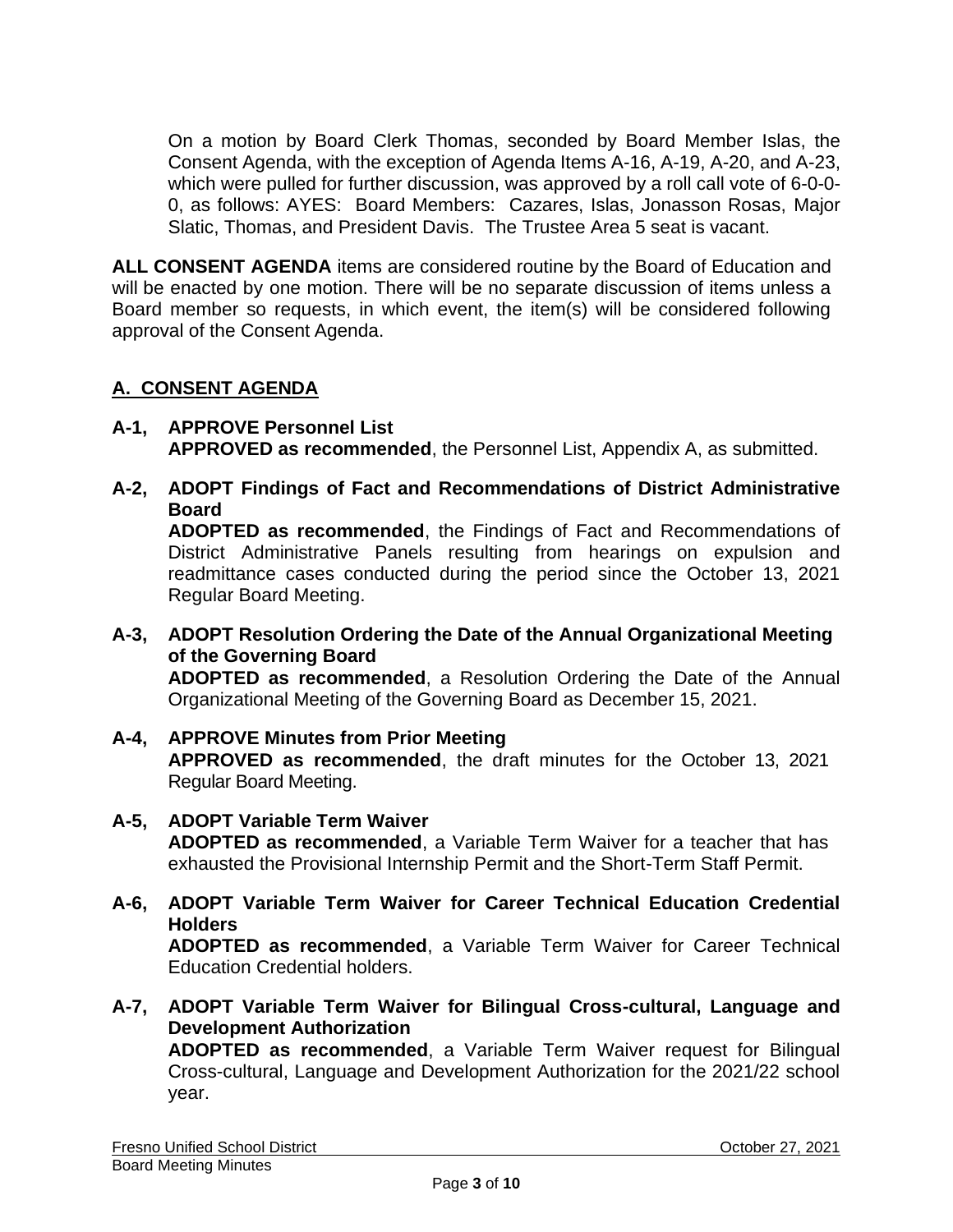- **A-8, APPROVE Provisional Internship Permits APPROVED as recommended**, Provisional Internship Permit recommendations to rehire or hire upon Board approval.
- **A-9, APPROVE Appointment of Annaliese Herms to the Citizens' Bond Oversight Committee APPROVED as recommended**, the appointment of Annaliese Herms to the

Citizens' Bond Oversight Committee .

**A-10, APPROVE Appointment of Pablo Villagrana to the Citizens' Bond Oversight Committee**

**APPROVED as recommended**, the appointment of Pablo Villagrana to the Citizens' Bond Oversight Committee.

- **A-11, APPROVE Budget Revision No. 2 for Fiscal Year 2021/22 APPROVED as recommended**, Budget Revision No. 2 for fiscal year 2021/22.
- **A-12, APPROVE Retiree Contract with Ralph Meza to Provide Extra Support to the Transportation Department APPROVED as recommended**, a contract with Ralph Meza, who retired as the district's Transportation Director in 2012.
- **A-13, APPROVE Agreement between Fresno Unified School District Early Learning Department and Orchid Interpreting, Inc. APPROVED as recommended**, an agreement between Fresno Unified School District Early Learning Department and Orchid Interpreting, Inc. from October 28, 2021 through June 30, 2021.
- **A-14, APPROVE Agreement with Center for Leadership Equity and Research APPROVED as recommended**, an agreement with Center for Leadership Equity and Research.
- **A-15, APPROVE Agreement with College Board - Advanced Placement APPROVED as recommended**, agreement with College Board – Advanced Placement.
- **A-16, APPROVE Addendum to Agreement with Intellias, Inc. APPROVED as recommended**, an addendum to the consulting agreement with Intellias, Inc. to expedite new hire onboarding.

For the record, Board Members had comments/questions pertaining to Agenda Item A-16. A summary is as follow: Requested clarity as to what improvements to expect from this agreement.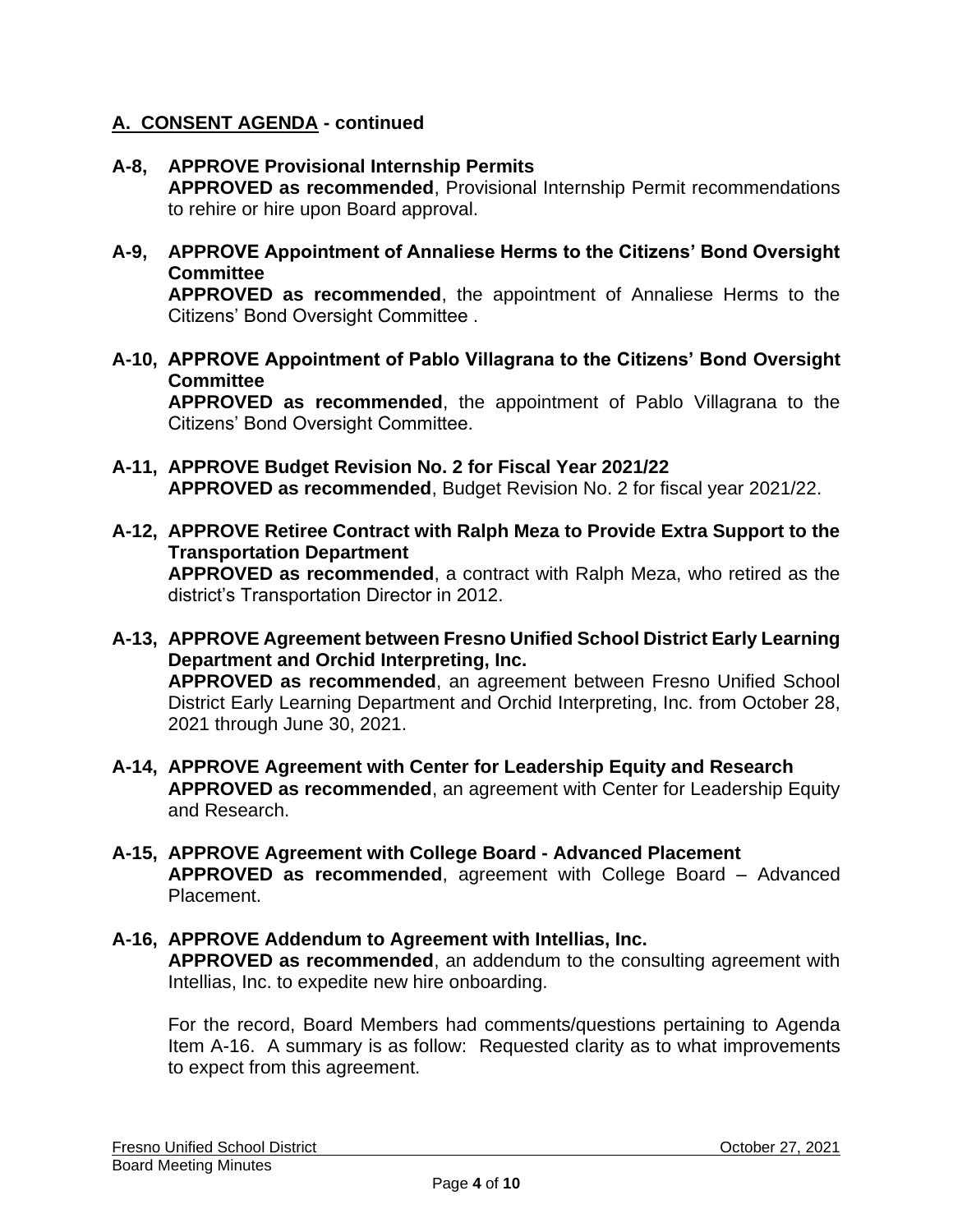On a motion by Board Member Jonasson Rosas, seconded by Board Clerk Thomas, Agenda Item A-16 was approved by a vote of 6-0-0-0 as follows: AYES: Board Members: Cazares, Islas, Jonasson Rosas, Major Slatic, Thomas, and Board President Davis. The Trustee Area 5 seat is vacant.

### **A-17, APPROVE Amendment to Agreement with Learning Genie**

**APPROVED as recommended**, an amendment to an agreement with Learning Genie that was approved on June 24, 2020.

#### **A-18, APPROVE Amended 2019/20 Agreement with WestEd**

**APPROVED as recommended**, an amended agreement with WestEd to continue services from the Board Approved 2019/20 contract agreement.

#### **A-19, APPROVE Renewal Agreement with Physmetrics, LLC**

**DENIED as recommended**, a renewal agreement with Physmetrics to administer chiropractic and acupuncture services on behalf of benefit eligible employees and retirees.

For the record, Board Members had comments/questions pertaining to Agenda Item A-19. A summary is as follows: Requested clarity as to how many people in a typical year receive chiropractic or acupuncture care. Requested clarity as to cost per patient. Requested clarity as to if there is a time limit for this item. Requested clarity as to if the district will have Anthem next year. Requested clarity as to if the new vendor will not offer chiropractic or acupuncture services. Chief Financial Officer Santino Danisi was available to provide clarity.

For the record, Board Member Major Slatic motioned that Agenda Item A-19, Approve Renewal Agreement with Physmetrics, LLC be tabled until more information is provided pertaining to the cost per patient and then the agenda item be returned to a future Board agenda.

On a motion by Board Member Major Slatic, seconded by Board Member Cazares, Agenda Item A-19 was denied and will return to a future Board agenda, by a vote of 6-0-0-0, as follows: AYES: Board Members: Cazares, Islas, Jonasson Rosas, Major Slatic, Thomas, and Board President Davis. The Trustee Area 5 seat is vacant.

## **A-20, APPROVE Use of Individual Piggyback Contracts**

**DENIED as recommended**, a list of 11 piggyback contracts for use during 2021/22 for efficient and cost-effective procurement.

For the record, Board Members had comments/questions pertaining to Agenda Item A-20. A summary is as follows: Requested more support material be provided with specific details of the products, specifically to modular buildings, energy efficiency and sustainability. Chief Operations Officer Karin Temple was available to provide clarity.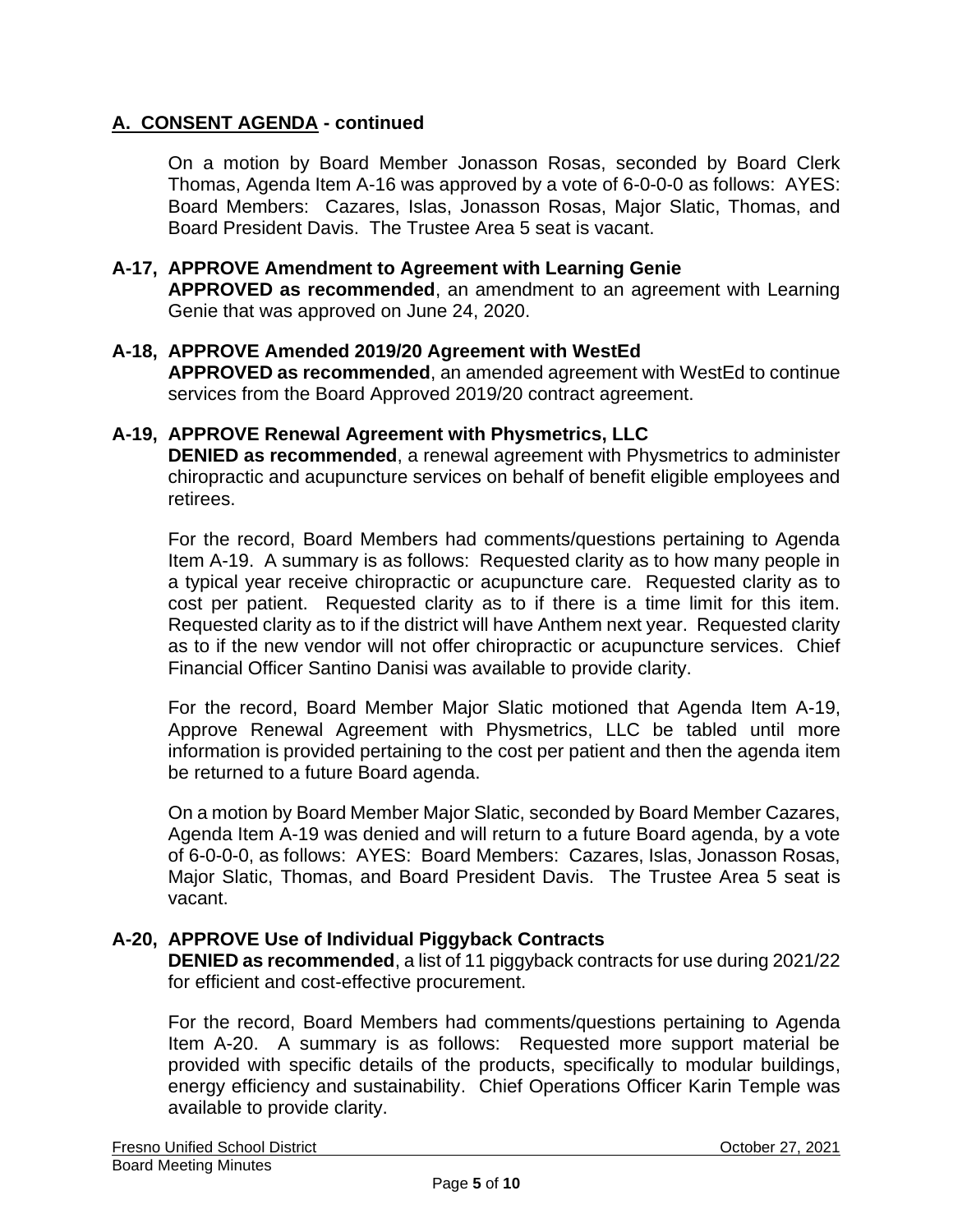For the record, Board Member Jonasson Rosas motioned for Agenda Item A-20, Approve Use of Individual Piggyback Contract be tabled until more information is provided pertaining to specific details of the products, specifically to modular buildings, energy efficiency and sustainability.

On a motion by Board Member Jonasson Rosas, seconded by Board Member Major Slatic, Agenda Item A-20 was denied and will return to a future Board agenda, by a vote of 6-0-0-0, as follows: AYES: Cazares, Islas, Jonasson Rosas, Major Slatic, Thomas, and Board President Davis. The Trustee Area 5 seat is vacant.

- **A-21, APPROVE Memorandums of Understanding with Partner Organizations Involved in the Equity-Centered Pipeline Initiative APPROVED as recommended**, three Memorandums of Understanding with the partner institutions involved in the Equity-Centered Pipeline Initiative awarded by The Wallace Foundation.
- **A-22, APPROVE Award of Additional Vendors for Request for Qualifications 20-14, Professional Services – Construction Related Consultants APPROVED as recommended**, additional qualified vendors, provided in the Board binders, to the pool previously approved under Request for Qualifications (RFQ) 20-14 in support of the district's new construction, modernization, modular, and deferred and general maintenance projects.

# **A-23, APPROVE Award of Bid 22-10, Cambridge High School Installation of Privacy Plus Fencing**

**APPROVED as recommended**, information on Bid 22-10, for new privacy plus chain link fencing at Cambridge High School to improve safety and security for students, staff and visitors.

For the record, Board Members had comments/questions pertaining to Agenda Item A-23. A summary is as follows: Requested clarity on height of fence and if this is typical at high schools. Requested clarity as to local jurisdiction on design guidelines for fencing. Requested clarity as to timeline for project. Suggested landscaping be considered to help beautify and provided privacy for the campus to help avoid institutional feel. Requested clarity as to the process to bid a project. Chief Operations Officer Karin Temple was available to provide clarity.

On a motion by Board President Valerie Davis, seconded by Board Member Cazares, Agenda Item A-23 was approved by a vote of 6-0-0-0, as follow: AYES: Board Members: Cazares, Islas, Jonasson Rosas, Major Slatic, Thomas, and Board President Davis. The Trustee Area 5 seat is vacant.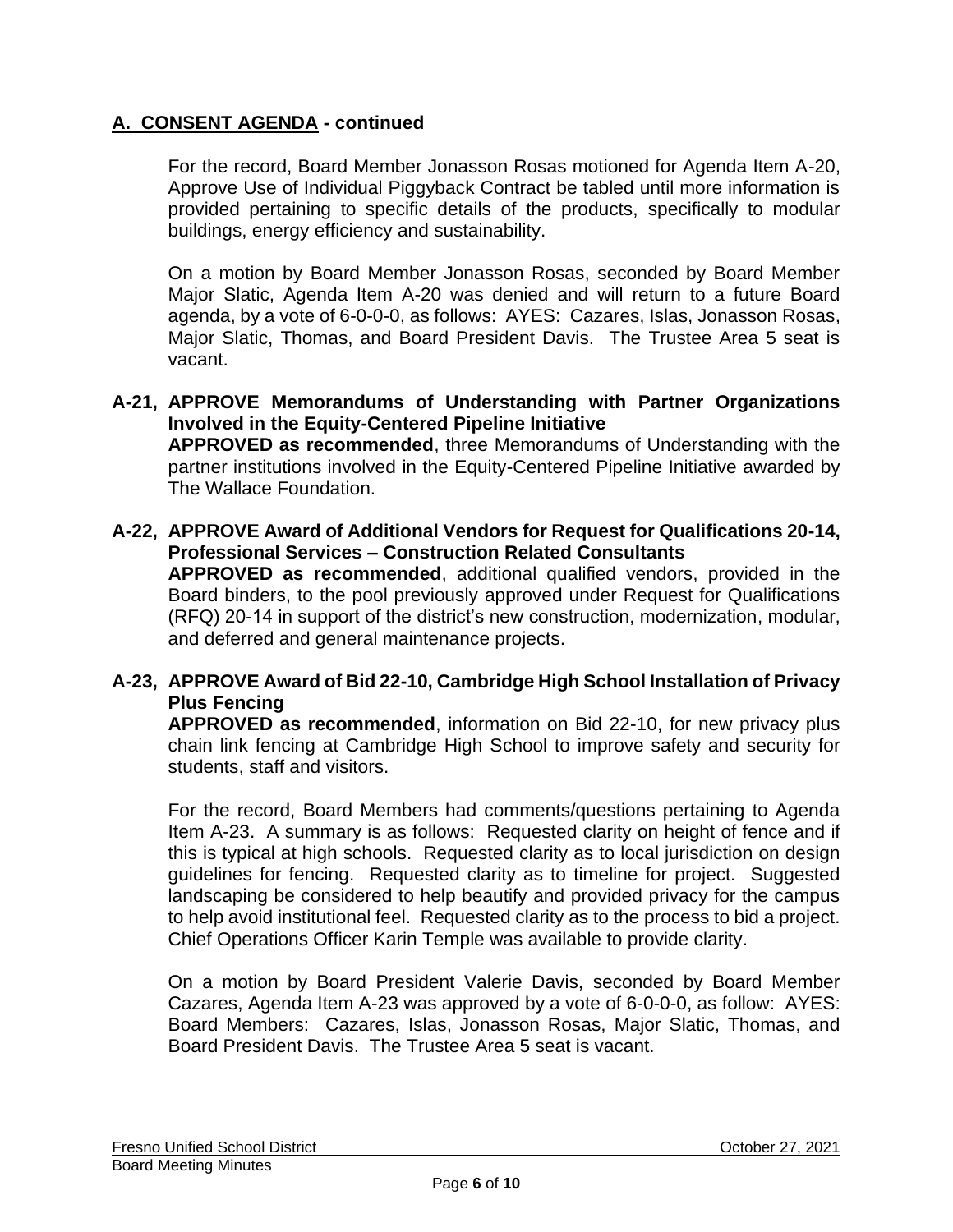### **A-24, APPROVE Proposed Revisions for Board Policies**

**APPROVED as recommended**, proposed revisions for the following five Board Policies (BP): BP 5000 Concepts and Roles; BP 5021 Noncustodial Parents; BP 5111.2 Nonresident Foreign Students (DELETE); BP 5112.1 Exemptions from Attendance; and BP 5112.3 Student Leave of Absence (NEW).

#### **A-25, RATIFY Change Orders**

**RATIFIED as recommended**, information on Change Orders for the following projects:

- Bid 21-04, McLane High School New CTE Digital Media Arts Lab Change Order 4 presented for ratification  $$(13,817)$
- Bid 21-04, McLane High School New ROTC Classroom Change Order 2 presented for ratification  $$629$
- Bid 21-05, Hoover High School CTE Digital Media Arts Classroom **Improvements** Change Orders 1-3 presented for ratification \$7,212
- Bid 21-10, Ewing Elementary School Early Learning Buildings and Parking Lot Improvements
	- Change Order 2 presented for ratification \$8,522
- Bid 21-24, Columbia Elementary School Classroom Building Addition Change Order 3 presented for ratification \$21,497

## **OPPORTUNITY FOR UNSCHEDULED ORAL COMMUNICATIONS**

For the record, the Board received 3 requests to address the Board during Unscheduled Oral Communications. The individual's name along with a summary of topics are listed as follows:

- 1. Andrew Fabela: Requested grade information for each individual school in Trustee Area 5.
- 2. Jessica Mahoney: Commented on need for civility in politics.
- 3. Monica Harrison Snowden: Paid tribute to Colin Powell. Encouraged recruitment and hiring of Fresno Unified students.

## **B. CONFERENCE/DISCUSSION AGENDA**

# **B-26, DISCUSS and ADOPT the Fresno Unified School District's Elementary and Secondary Emergency Relief Expenditure Plan**

#### **OPPORTUNITY for Public Comment**

For the record, the Board received zero requests to address the Board on Agenda Item B-26.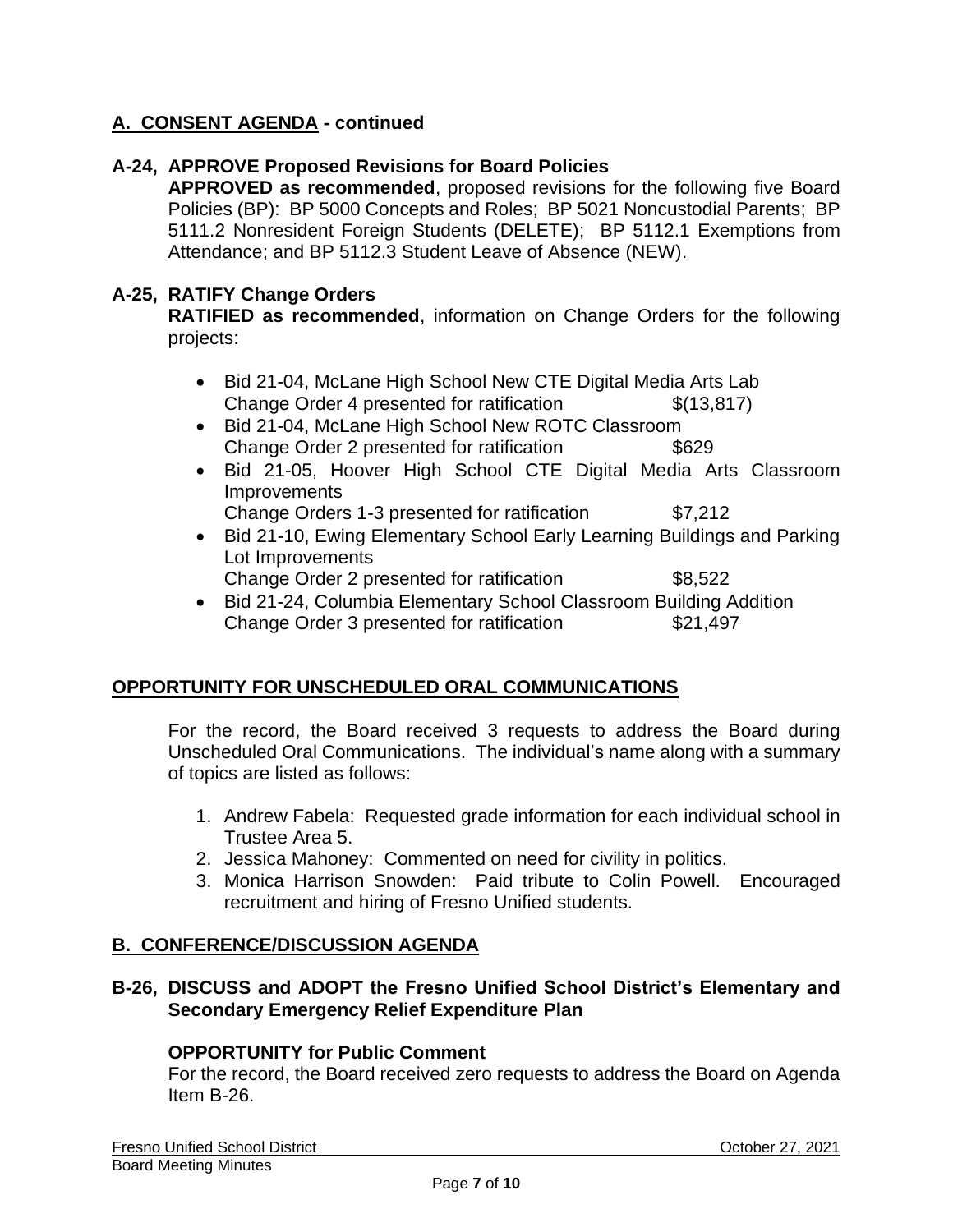# **B. CONFERENCE/DISCUSSION AGENDA**

For the record, Board Members had comments/questions pertaining to Agenda Item B-26. A summary is as follows: Requested clarity as to changes made to the plan, based on feedback, in the area of programing. Requested clarity as to where the recommendation for additional instructional time originated. Requested clarity as to feedback pertaining to improvement of student meals. Commented on the opportunity to use one-time funding on equipment and salad bars, and the development of a school wellness policy. Requested clarity as to the allowance of use of funding on the above-mentioned items. Requested a brief summary be created to show what funding can and cannot be used for and the timeline for expenditure. Chief Financial Officer Santino Danisi and Executive Officer Tammy Townsend were available to provide clarity.

On a motion by Board Clerk Thomas, seconded by Board Member Jonasson Rosas, Agenda Item B-26 was adopted by a vote of 6-0-0-0 as follows: AYES: Board Members: Cazares, Islas, Jonasson Rosas, Major Slatic, Thomas, and Board President Davis. The Trustee Area 5 seat is vacant.

## **B-27, PRESENT and DISCUSS Redistricting of Trustee Areas within Fresno Unified School District and ADOPT Criteria for Preparation of Alternative Draft Redistricting Plans**

For the record, Chief of Staff Chavez shared with the Board information pertaining to an additional opportunity to provide feedback at [redistricting@fresnounified.org](mailto:redistricting@fresnounified.org) which is now a live email address.

For the record, Dr. Jeff Tilton, Senior Consultant with National Demographics Corporation provided the presentation to the Board.

# **OPPORTUNITY for Public Comment**

For the record, the Board received one request to address the Board on Agenda Item B-27. The individual's name along with a summary of topic is listed as follows:

1. Andrew Fabela: Requested when maps are drafted that dividing elementary schools into more than one area should be avoided.

For the record, Board Members had comments/questions pertaining to Agenda Item B-27. A summary is as follows: Requested clarity as to the Boards action for this item. Requested redistricting boundaries be matched to attendance boundaries. Requested to have one-on-one meetings with Mr. Skinnelll and Dr. Jeff Tilton. Commented that education population subgroups are important to consider because they represent a constituency. Requested clarity on incorporation of the prison population and how many states have this law. Provided feedback pertaining to the tools, specifically to digital literacy of users. Requested safeguards be in place to ensure anonymous maps are not considered.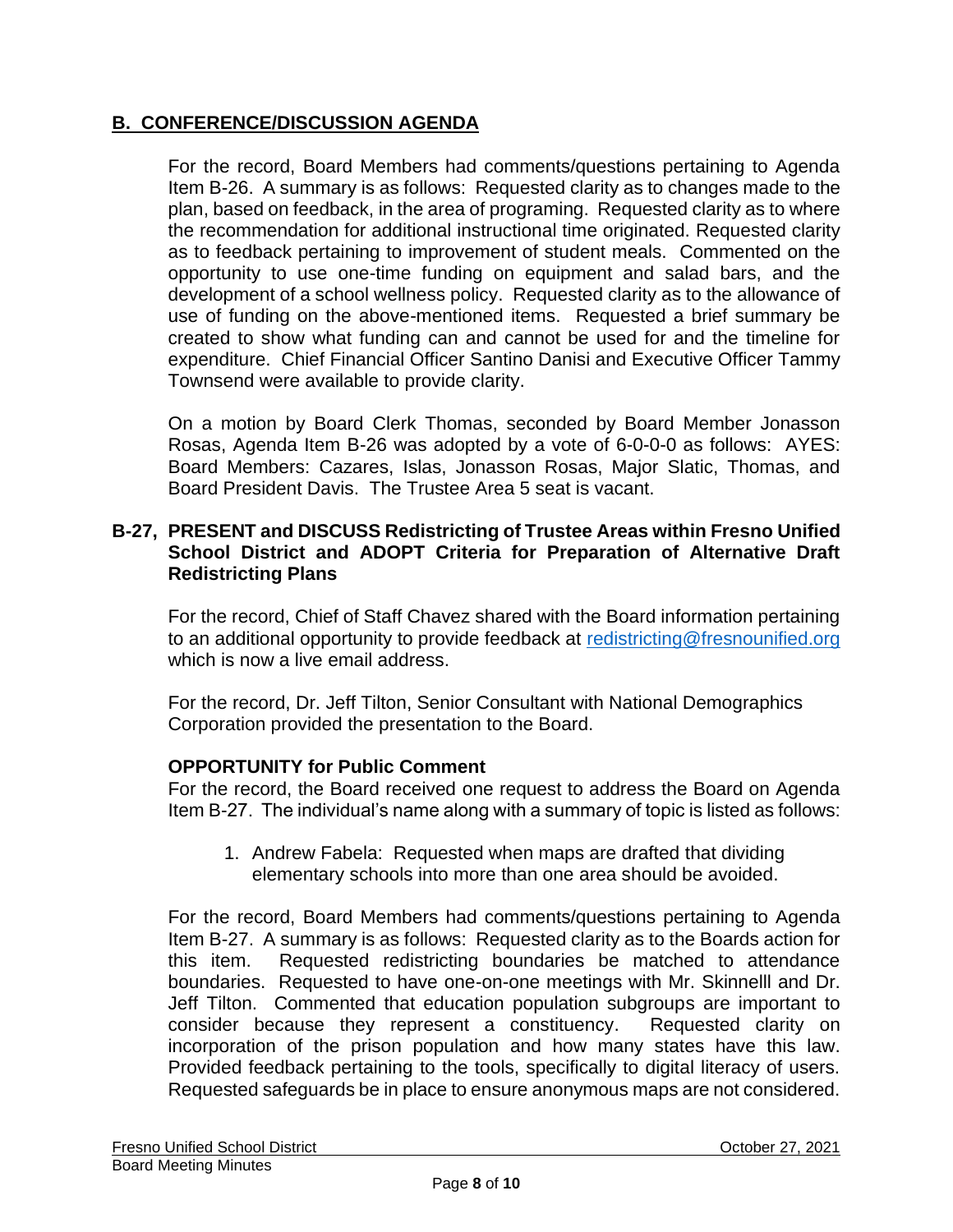Shared ideas to help create a more equitable process. Requested clarity as to information provided on slide 4, specifically population of voting age percentages. Commented on the importance of ensuring equal access to data for all constituents. Requested clarity as to if constituents will have access to paper kits. Requested clarity as to where constituents will find the tools/information. Recommended to have an easily identifiable button to access tools/information online. Requested information be provided in Hmong. Requested clarity as to how information will be messaged to the community. Requested clarity as to magnet schools and voting location. Suggested using QR codes as a means of providing feedback Mr. Skinnell, Dr. Tilton, and Chief of Staff Chavez were available to provide clarity.

For the record, Board Clerk Thomas motioned to table Agenda Item B-27, Present and Discuss Redistricting of Trustee Areas within Fresno Unified School District and Adopt Criteria for Preparation of Alternative Draft Redistricting Plans, until oneon-one meetings with Mr. Skinnell are held.

For the record, Chief of Staff Chavez commented on the potential for delays to the January 12, 2022 timeline if waiting to draft maps until one-on-one meetings are held, and advised, if at the Board's pleasure, that National Demographics Corporation continue drafting the maps while receiving feedback simultaneously then bring item back for adoption.

For the record, Board Clerk Thomas amended her motion to table Agenda Item B-27, Present and Discuss Redistricting of Trustee Areas within Fresno Unified School District and Adopt Criteria for Preparation of Alternative Draft Redistricting Plans, until November 17, 2021 and to allow drafting of maps while receiving feedback from one-on-one meeting with Trustees.

On a motion by Board Clerk Thomas, seconded by Board Member Jonasson Rosas, Agenda Item B-27 was not adopted by a vote of 6-0-0-0 as follows: AYES: Board Members: Cazares, Islas, Jonasson Rosas, Major Slatic, Thomas, and Board President Davis. The Trustee Area 5 seat is vacant.

## **C. RECEIVE INFORMATION & REPORTS**

The Board was in receipt of one Receive item as follows:

**C-28, RECEIVE Resolution 21-10 Authorizing the Issuance and Sale of 2021 Refunding General Obligation Bonds to Refund Outstanding General Obligation Bonds of the District and Approving Related Documents and Actions**